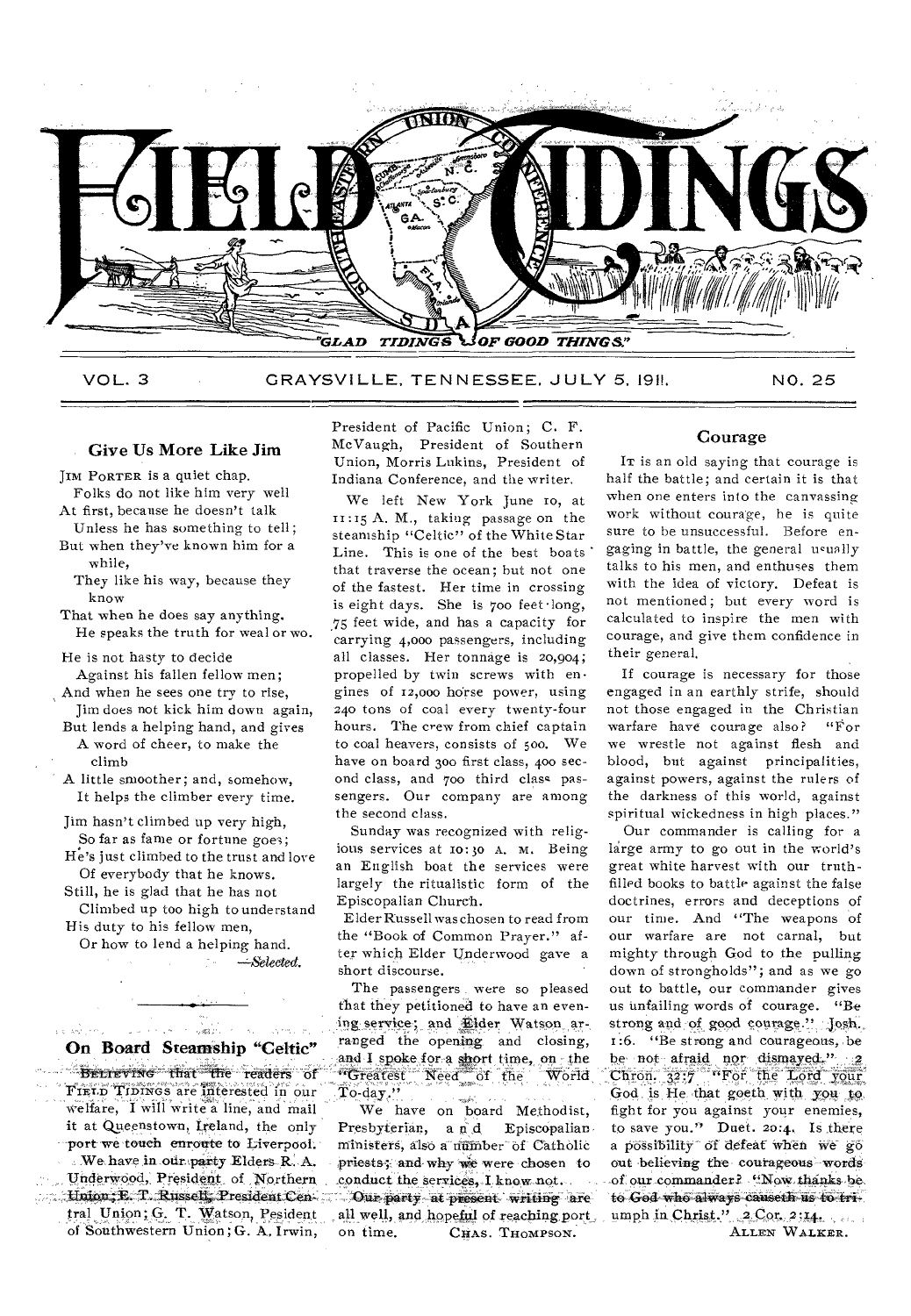#### **Cumberland Campmeeting**

DURING our ministerial institute at Knoxville, it was voted by the conference committee that Elder Williams and I visit Lenoir City in the interest of a campmeeting site, so in harmony with this action we spent one day in Lenoir City looking for a location but could not secure anything that was suitable. Since that time Elders Locken and Shuler have begun a series of tent meetings in the town, and at the present time have an excellent attendance and interest, two having taken their stand to obey, and the brethren have received in donations nearly \$25.00.

Having a desire to follow up this interest by our campmeeting, I spent last week in Lenoir and Knoxville negotiating with the land company for the grounds. They refused us on our first visit. The dry weather having killed out most of the grsss on the field we desired, the objection was removed, and we were able to make a deal with the company for the open field south of the, depot for our meeting.

In order to hold our meeting at this place and follow up the interest created by our tent meeting, we will have to sacrifice some comforts and and conveniences, but we are all willing to do this for the sake of the cause, and raising up a church in this city.

The indications are that we will have a large out-side attendance at this place, many of the citizens look upon it as the biggest thing that ever came to Lenoir City, and bespeak for us a very large attendance. Let all our people begin at once to plan to attend this annual gathering. Don't forget the date, August 24 to September 5.

P. G. STANLEY.

# **My Experience in Craven - County**

THE other day, I was out canvassing, and went up to a man's house and gave him a canvass for "Daniel and Revelation." When I had finished, he gave me an order, and left his work, and went around with me to see some of his neighbors whom he wished to have the book, so to the first one we met, he said "Here is a

Christain agent selling a good book," and every one we found at home, gave me an order. Just before we left the last man, he said "You know the Lord said he would give us the desire of our hearts, and he sent this brother to me with this book."

As I was making preparations to leave NewBern, where I had been making my headquarters, to go to to my new field of labor, I went around to pay my friends a visit, and to give some of them another chance to get their book. One of them said to her neighbor who was standing nearby, "This is a --God-fearingman," and she bid me God-speed in my work. Another one hailed me, and wished me success.

The last week I. came in, the lady where I was stopping said, "Well it looks good to see you again Mr. Underwood. They said they had never had any one around like our people.

Now I do not say this boastfully, but my brother, my sister; if you would know the love of God, if you would enjoy the sweet communion of the Holy Spirit, come, put on the harm ness.

Your brother in Christian love, R. L. UNDERWOOD.

## **North Carolina Items**

BROTHER N. P. Nelson of Speco, died at a hospital in Baltimore, June 19. He had gone there for an operation but found no relief. He was afflicted with cancer of the stomach. Funeral services were conducted by Elder Killen, Friday the 2 3 r d. To the bereaved wife and children we extend our heartfelt sympathy. May the God of all comfort sustain them in this trial. We know that Brother Nelson's hope was bright and believe that he will come forth in the first resurrection.

Elder Nash has closed his meeting at La Grange, and has pitched a tent in the west end of Greensboro. Elder Geo. M. Brown will unite with him in this tent effort.

Elder Killen has been in poor health of late, and has been obliged to retire from active service for a. time. We hope that he will soon be restored to his usual health.

The Conference Committee met at High Point June 20 to arrange plans for the campmeeting. All felt that we were greatly favored in securing such a beautiful ground so favorably located. It is in a beautiful part of the city, easy of access, and has fine shade. The citizens express great interest in the meeting, and we expect a large attendance from the city.

Archdale, Greensboro, High Point, and Sumner Sabbath-schools united in holding a very proftable S. S. Convention in Elder Brown's grove Sunday, June r8. Over fifty persons were in attendance. A notable feature of the program was the interesting papers ready by the young people. They were characterized by a thoughtful presentation of the subjects presented, and indicative of a real interest in Sabbath-school work.

We are glad to announce that Elder Wells will be at our campmeeting. We also expect that a good representation of the Asheville church will accompany him.

Elder Scott's meetings at New Bern are largely attended, and his little tent 3ox5o will not seat half of those who come. He is calling loudly for a larger tent, and he ought to have it.

The work at Lexington has been revived through the earnest labors of Elder Nash and wife. The church has been given a new coat of paint, and the brethren feel of good courage.

We are glad to note some recruits in the ranks of our canvassers. We hope they will develop into hardy veterans who will carry the standard of truth into many homes.

Our state agent reports that the orders taken during the present conference year will exceed those of the last conference year by more than \$2,000.00. Several agents have al\_ ready delivered \$500.00 worth of books in 1911, and have many orders for fall delivery. This certainly looks as though North Carolina would have several \$r,000 men this year.

We regret to learn that Sister Bertha Ingram has typhoid fever. Sister Emily has gone to care for her at Kingston. We shall pray that Sister Ingram may speedily be restored to health so that she may go on with the canvassing work which she loves.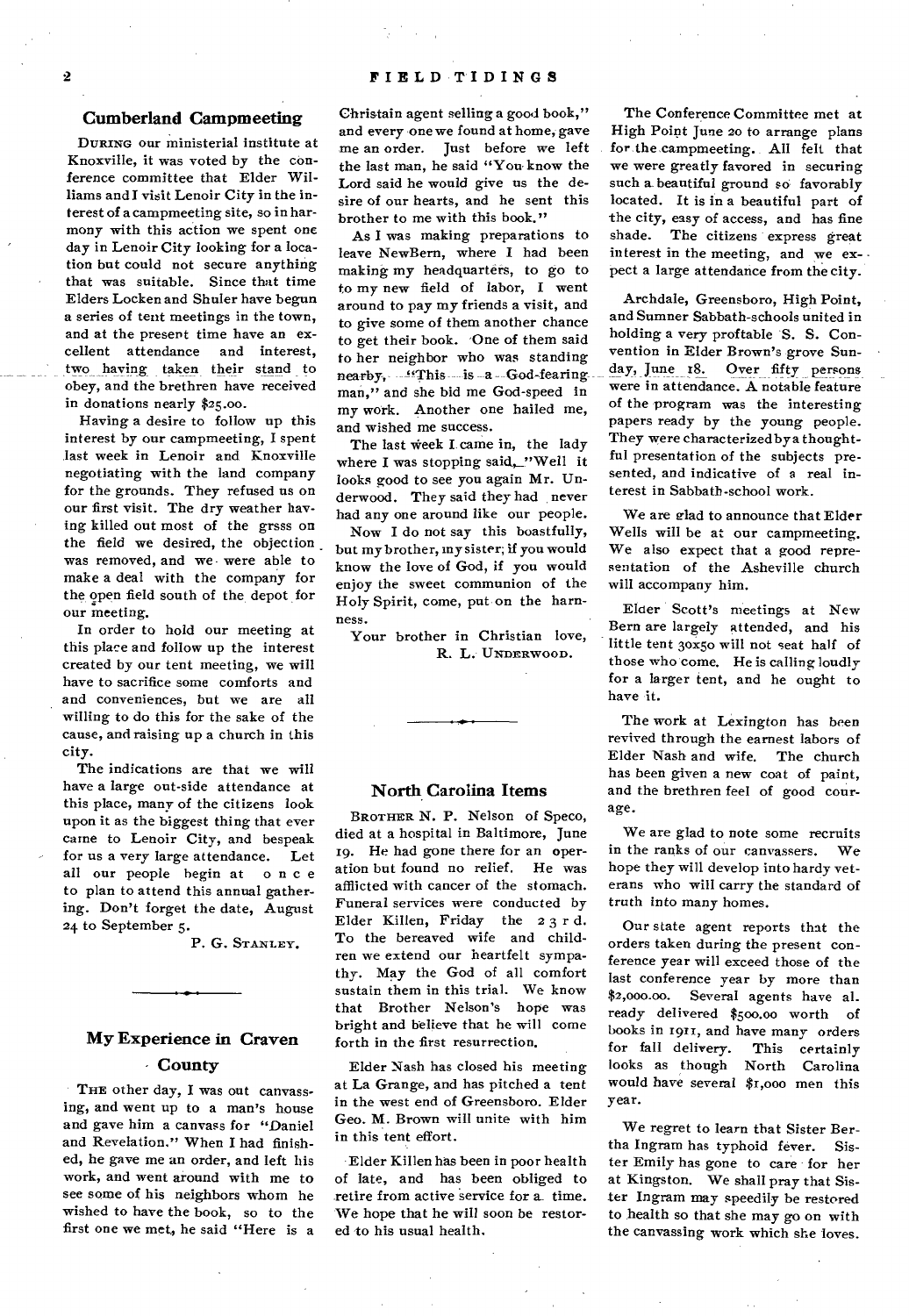#### $-44.47$ **Contact** D'ELD TUDINGS

*North Carolina •campmeeting, High Point Aug. 8-13* 

Brethren pray for the success of this important meeting. Come and bring your family and friends.

## **South Carolina Items**

THE Greenville Sabbath-school has changed its time of meeting to the afternoon in order to better accommodate some who are obliged to be at home at the noon hour. Several have begun the observance of the Sabbath and others are on the point of deciding in favor of the truth.

Elder Branson spent Thursday, June 22, in Woodruff, looking for a site for the campmeeting. On Friday he came to Spartanburg and conducted quarterly meeting on Sabbath. The meeting was well attended and a good spirit manifested. The following visitors were present: Mrs. A. H. Lancaster of Campobello; Arthur and Miss Mamie Swafford, and Joe Burdine of Cherokee; W. A. Smith of Clifton; and Misses Mary and Anna Presley of Columbia.

Miss Mary Presley has gone to Graysville, Tenn., where she expects to visit her parents for a few days before leaving for California where she will study nursing at the Glendale sanitarium.

South Carolina is falling behind on the ten-cent-a-week for missions. We hope that the Mid-summer offering will help us out on this. It is not yet too late to send in something on this special offering.

We hope for a large attendance of young people at the campmeeting this year. Elder Webster will have charge of the young people's meetings.

Mrs. Elliston Warner of Spartanburg has gone to Washington,  $D, \infty$ . where she will visit her son for three or four weeks.

بالأراح ووالحاج فالأناص الجارو ولأروء

**South Carolina Notice** 

a di Santa Caratteria.<br>Se segli di Santa Caratteria

THE writer made a visit to Woodruff - recently to arrange for a site upon which to\_pitch our camp this, year, and although we' were not able to

get a place where there is much shade, yet we have found what I believe will be a very desirable location. The camp will probably be pitched on the fair grounds about  $\frac{1}{2}$  mile from the station. This ground will be easily found as it is on the main street of the town.

Those desiring tents should order them at once of Elder F. C. Webster Greensville, S. C. who will see to it that one is reserved for you. A tent without floor will rent for \$2.50. Floor will be \$.5o extra.

We expect to have excellent service this year at the dining tent, and meals can be had at the rate of six for \$1.00. You will find it much more convenient to board at the dining tent than to try to prepare your own meals. However some may choose the latter way. Children under six years of age will receive their meals for ten cents.

Do not forget that the meeting begins on Thursday, July 20. I trust all will make an effort to reach t h e ground by Thursday afternoon if possible. The first business meeting of the conference will be called at 9 A. M. Friday, July 21, and *we* are anxious to see a full representation of all our churches at this time.

Don't forget to bring your Bibles, lesson quarterlies, song books(Christ in Song) bed-ticks, and all neccessary bedding. It would also be well to bring money with which to pay our back pledges, and some besides for freewill offerings. There will no doubt be some urgent calls made this year for means with which to finish this great work of preparing t h e world for the coming of the King, and surely we want to have a part in the closing up of the Lord's work in the earth. and a

It is especially desired that all the young people and children in our conference come to the campmeeting. Sister Bartholomew will have charge .of the children's meetings, and 4ilder Webster will look' • after- theyoung people's work. I know of no reason why this should not be the best campmeeting we have ever attended, and it will be, if we all come with our hearts uplifted to God for his presence and for the refreshing He has promised to send upon. His people in these, last. days.

W. H. BRANSON.

## **Report of Convention at**

## **Brooker Florida**

THE third Sabbath-sehool and Young People's Convention of the season was held in the cozy church at Brooker, as by appointment.

Brooker is a small town located in the midst' of a good farming section of Bradford Co., some 15 miles west of Starke. The beautiful fields of corn and cotton, interspersed with patches of watermelons just ripening caused one to feel that upon this place had been poured out the "Horn of Plenty."

As the sun set Friday evening, the bell of the church sounded forth its beautiful tones of welcome, announcing the beginning of another sacred rest day. It was not long until the house was well filled to listen to an interesting discourse delivered by Elder Parmele,

Sabbath morning the convention proper began. Each one to whom a subject had been assigned, seemed to have made a special effort to incorporate the very best plans and suggestions for the betterment of the Sabbath-sc000l and Young People's Work.

There were some thirty represent. atives from the churches and town in attendance. The following places were represented : Jacksonville, Gainsville, Orlando, Oneca, Jennings Lake, Morriston, and Otter Creek. This is the largest number of representatives we have yet had.

The presence of these faithful brethren and sisters and the part they took in the deliberations of the convention, tended to make in an inspiring occasion long to be remembered.

Saturday night a large congregation listened to a health lecture on "Common Diseases" by Dr. L. E Parmele.

Sunday night the crowd was so large that seats could not be found by all. Elder L. T. Crisler spoke upon the theme of "True Philanth-

The brethren and sisters of Brooker are to he' commended for their kind hospitality in caring for us all.

On the whole we think it a veryprofiable occasion, and trust that a. greater impetus will be given the work of God as a result.

a a significand

LEROY T. CRISLER, MRS. L. T. CRISLER.